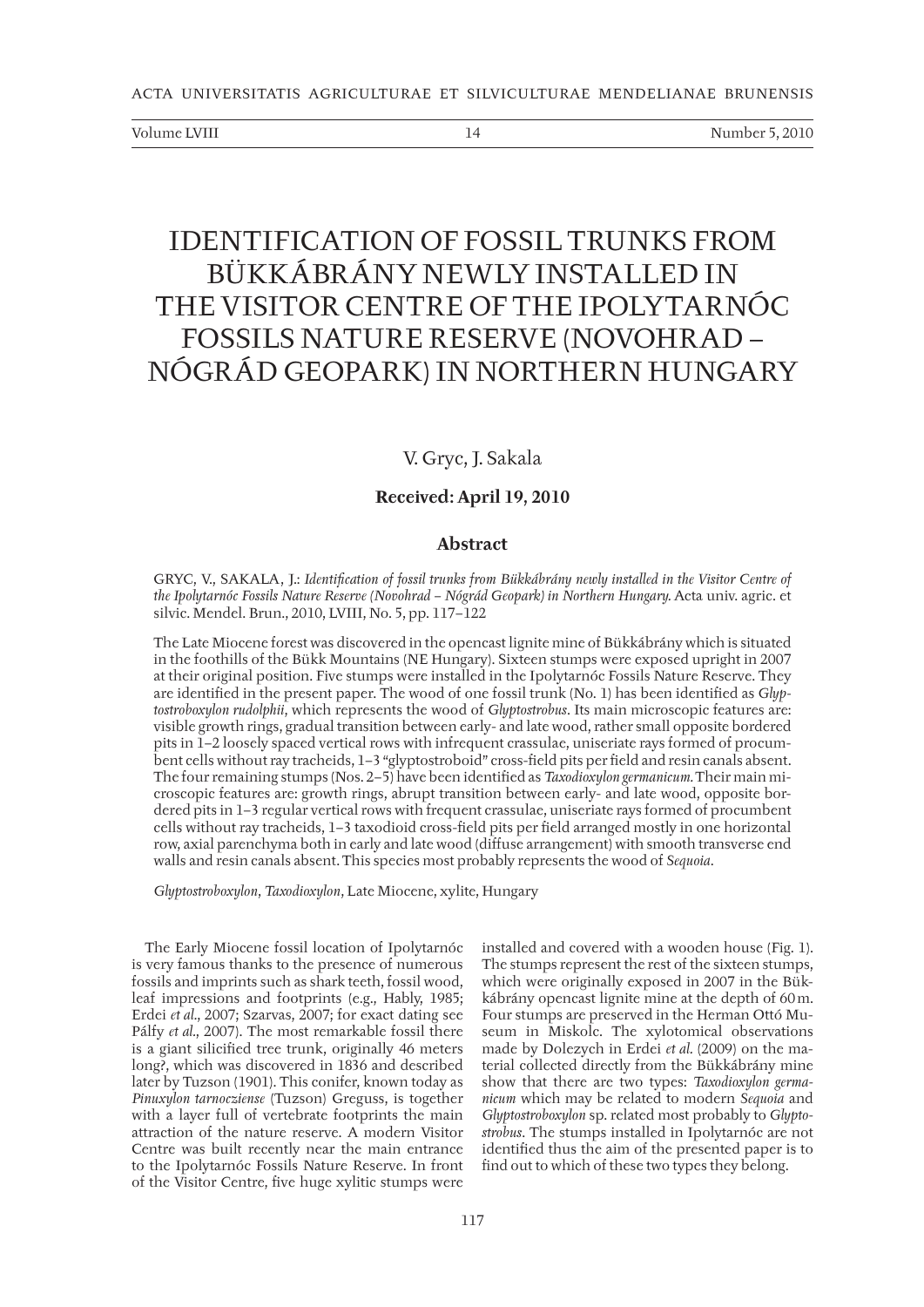

1: *Stump No. 3 and Sakala family as scale (August 2009)*

#### **MATERIAL AND METHODS**

The five stumps with basal portions of trunks are installed in the wooden house in two horizontal rows divided by a pathway. Therefore, when seen from above they look like "the Olympic rings" and can be numbered as you can see on the Fig. 2, the wood samples are then numbered with prefix "Bü" as "Bükkábrány". The stumps were sampled by the second author during his visit to the Ipolytarnóc Fossils Nature Reserve in August 2009, benefiting greatly from the hospitality of Imre Szarvas. The samples were later prepared as thin sections (boiled in water to become softer, then cut with razor blades and mounted in glycerine jelly) and observed by a light microscope Leica DMLS (Vavrčík and Gryc, 2004). The anatomical descriptions were



2: *Position of five trunks in the wooden house, entrance is from the area in front of the Visitor Centre (N points roughly to the north); circles are not proportional to the diameter of the stems*

made in accordance with the IAWA standard for softwood (IAWA Committee, 2004).

# **RESULTS**

#### **Cupressaceae s. l.**

#### *Taxodioxylon Hartig*

## *Taxodioxylon germanicum* **(Greguss) Van der Burgh**

(Microscopic observation – see Fig. 3)

2009 *Taxodioxylon germanicum* (Greguss) Van der Burgh; Dolezych in Erdei *et al.*, p. 73, pl. 2, figs. 18, pl. 3, figs. 1–6.

#### Samples Nos. Bü 2–5

Microscopic description: Wood: coniferous. – Growth rings: present; abrupt transition between early wood and late wood, wavy ring boundaries caused by buttressed form of trunks. – Tracheids: polygonal in cross section, radial diameter of early wood tracheids 44–56–76 μm, radial diameter of late wood tracheids 7–16–30 μm; cell wall thickness of early wood tracheids 1.5–2–2.5 μm, cell wall thickness of late wood tracheids 4.5–5.5–6.5 μm. – Bordered pits: opposite, circular, frequently in 1–3 ver-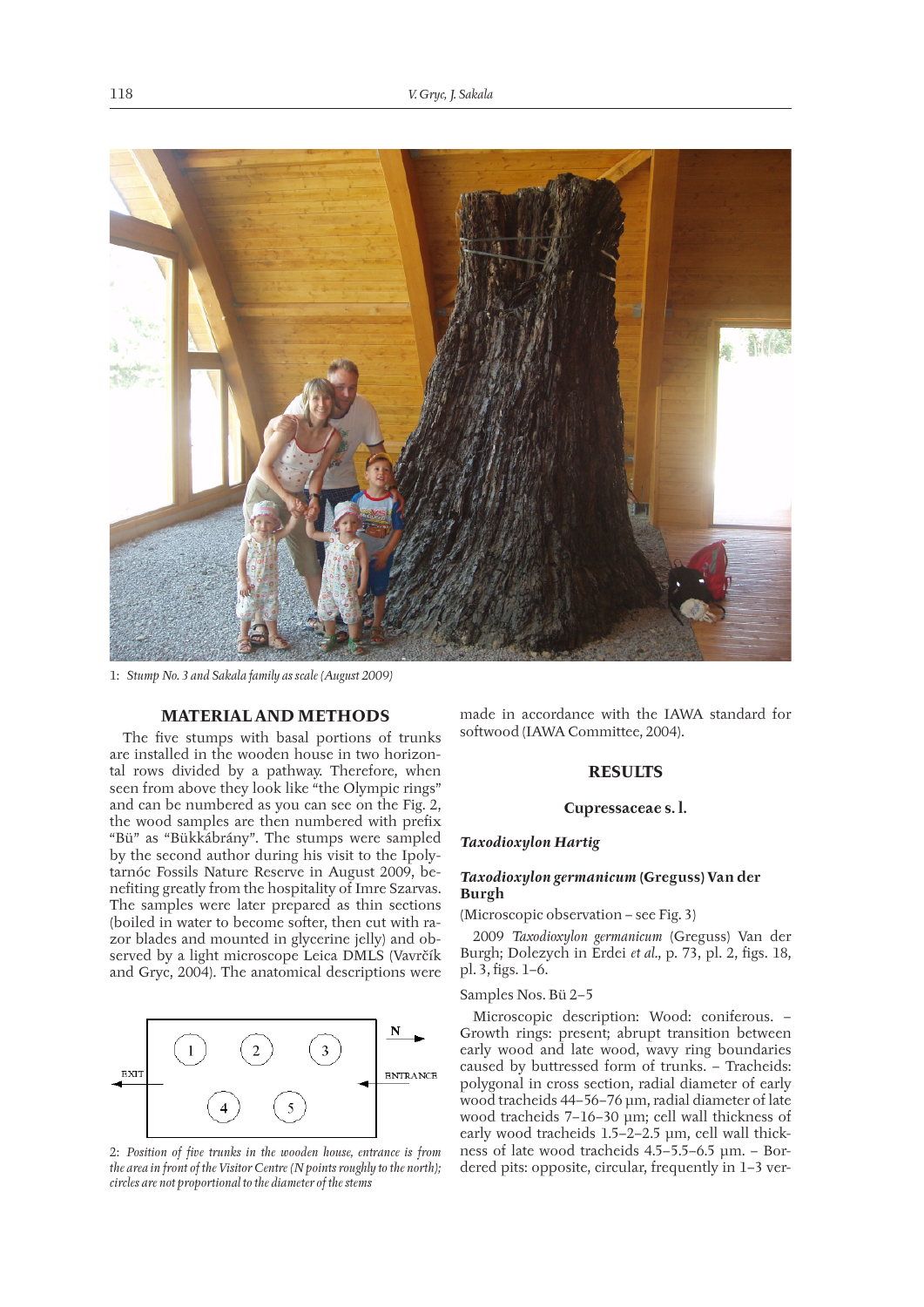

3: *Microscopic observation of trunks 3 and 4 – Taxodioxylon germanicum* 

1 – TS, sample Bü 03, abrupt transition between early and late wood, scale bar 500 μm.

2 – TS, sample Bü 04, abrupt transition between early and late wood, scale bar 500 μm.

3 – RLS, sample Bü 03, bi- to triseriate bordered pits in radial wall of tracheids with frequent crassulae (white arrows), scale bar 100 μm.

4 – TS, sample Bü 04, diff use axial parenchyma (white arrows), scale bar 100 μm.

5 – RLS, sample Bü 03, taxodioid cross-fi eld pits, scale bar 50 μm.

6 – TLS, sample Bü 04, axial parenchyma with dark resin substance (white arrows), scale bar 200 μm.

7 – TLS, sample Bü 03, axial parenchyma with dark resin substance (white arrows), scale bar 200 μm.

8 – TLS, sample Bü 04, smooth transverse end walls of axial parenchyma cells (white arrows), scale bar 50 μm.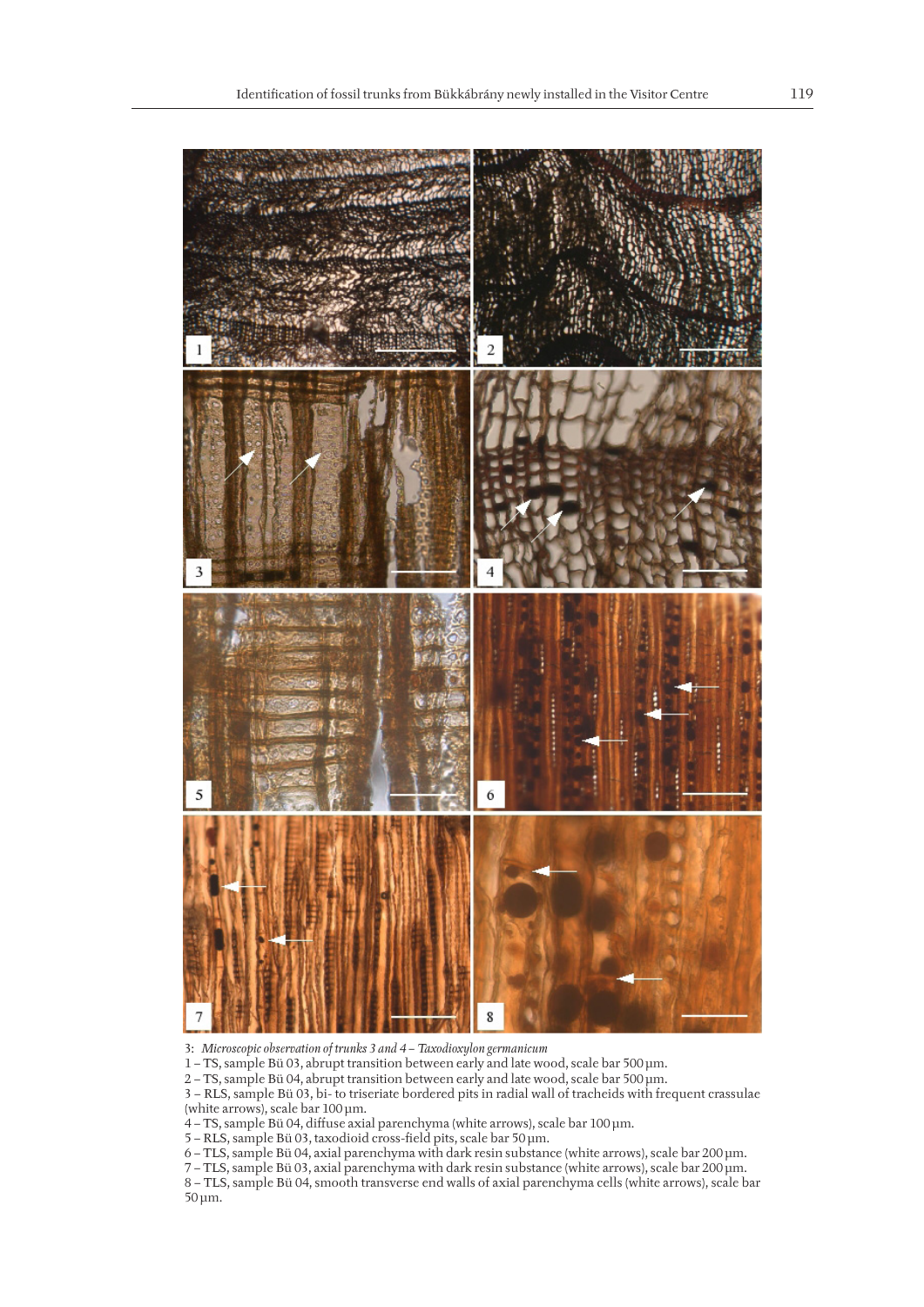tical rows in radial tracheid walls, crassulae often present, diameter of the bordered pits up to14 μm (early wood tracheids). – Ray: uniseriate, formed of procumbent parenchyma cells, without ray tracheids, up to 15 (20) cells high (medium height) with smooth end walls of ray parenchyma; 1–3 taxodioid cross-field pits per field, arranged mostly in one horizontal row (in marginal cells up to 6 cross-field pits in 2 horizontal rows). – Axial parenchyma: present in early and late wood (diffuse arrangement), sometimes in short tangential bands with smooth transverse end walls, often with dark resin substance. -Resin canals: absent.

## *Glyptostroboxylon* **Conwentz emend. Dolezych & Van der Burgh**

#### *Glyptostroboxylon rudolphii* **Dolezych & Van der Burgh**

(Microscopic observation – see Fig. 4)

2004 *Glyptostroboxylon rudolphii* Dolezych & Van der Burgh; Dolezych & Van der Burgh, p. 409, textfigs.  $6-7$ , pl. 2, figs.  $1-9$ , pl. 3, figs.  $1-5$ .

2009 *Glyptostroboxylon* sp.; Dolezych in Erdei *et al.*, p. 75, pl. 3, figs. 7, 8, pl. 4, figs. 1, 2.

#### Sample No. Bü 1

Microscopic description: Wood: coniferous. – Growth rings: present; gradual transition between early wood and late wood, wavy ring boundaries caused by buttressed form of trunks. – Tracheids: polygonal in cross section. – Bordered pits: opposite, circular, rather small, loosely spaced in 1–2 (less commonly 3) vertical rows in radial tracheid walls, crassulae present for biseriate bordered pits, diameter of the bordered pits up to  $12 \mu m$  (early wood tracheids). – Ray: uniseriate formed of procumbent parenchyma cells, without ray tracheids, up to 15 cells high (medium height) with smooth end walls of ray parenchyma; 1–3 "glyptostroboid" (= taxodioid with very narrow borders approaching almost pinoid) cross-field pits per field, sometimes also taxodioid or rare cupressoid. – Axial parenchyma: present, type of transverse end walls unknown, often with dark resin substance. – Resin canals: absent.



4: *Microscopic observation of trunk 1 – Glyptostroboxylon rudolphii* 

- 1 TS, gradual transition between early and late wood, scale bar 500 μm.
- 2 TLS, uniseriate rays, scale bar 200 μm.
- 3 RLS, uni- and biseriate bordered pits (white arrows) in radial wall of tracheids, scale bar 50 μm.
- 4 RLS, "glyptostroboid" or cupressoid (white arrow) cross-fi eld pits, scale bar 50 μm.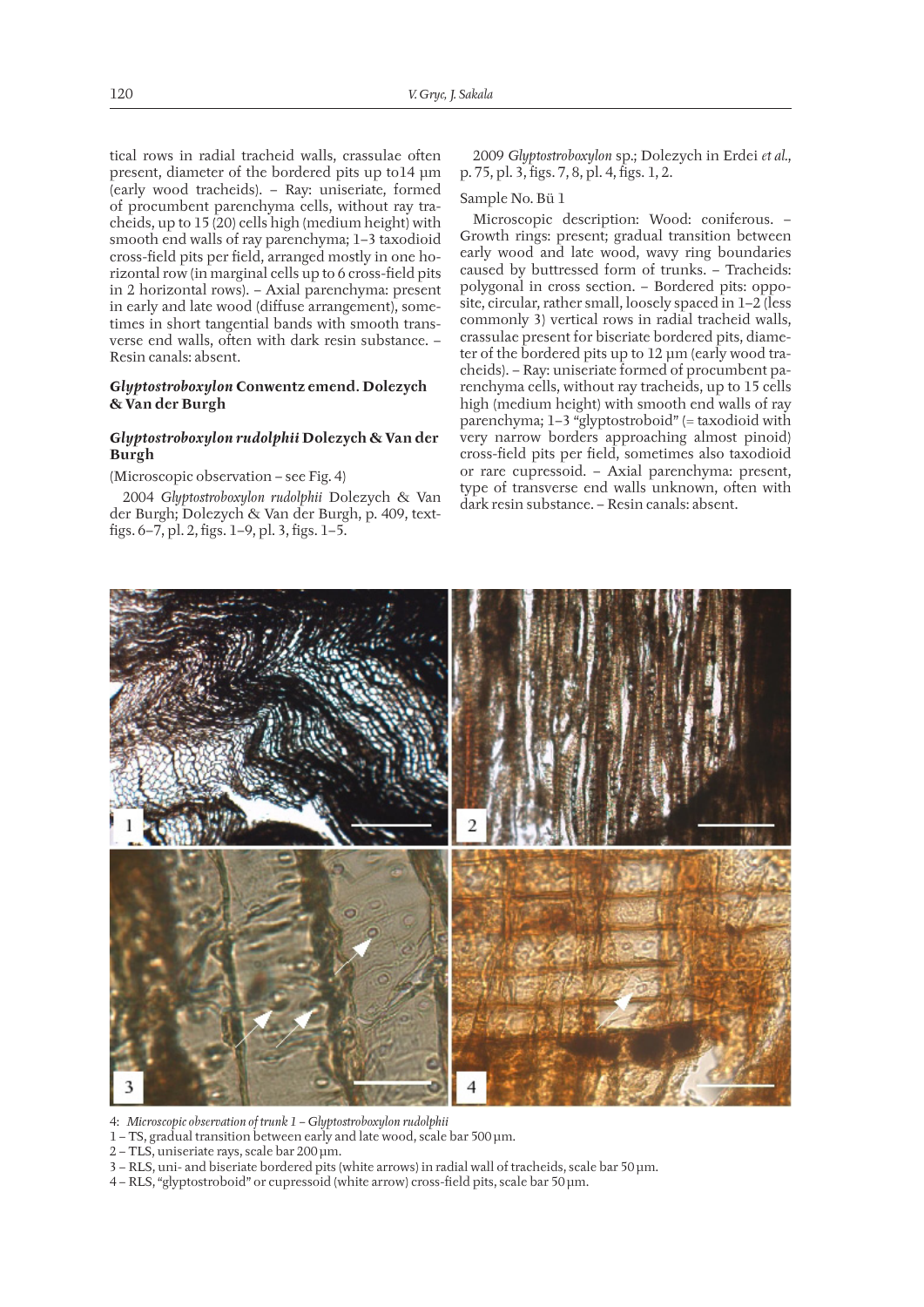## **DISCUSSION**

All fossil woods included in the first group (samples no. Bü 2–5) are characterized by abrupt transition between early wood and late wood, quite small mostly biseriate bordered pits with common crassulae and predominance of taxodioid cross-field pits arranged mainly in one horizontal row. This perfectly fits the description of *Taxodioxylon germanicum* given by Dolezych in Erdei *et al.* (2009: 73); therefore, there is no any doubt that they both represent this species.

On the other hand, the wood from trunk No. 1 is slightly different: the transition between early wood and late wood is gradual, bordered pits are smaller and irregularly spaced with infrequent crassulae and finally, cross-field pits are mainly glyptostroboid and not arranged in horizontal rows. This sample surely corresponds to *Glyptostroboxylon* sp. as described by Dolezych in Erdei *et al.* (2009: 75). Moreover, our fossil wood, mainly its radial section fits *Glyptostroboxylon rudolphii* as described originally by Dolezych and Van der Burgh (2004). We then propose 1) to denominate our fossil wood as *Glyptostroboxylon rudolphii* and 2) to include into synonymy the original material described by Dolezych in Erdei *et al.* (2009) as *Glyptostroboxylon* sp. based on its great overall similarity.

#### **CONCLUSIONS**

Our new xylotomical analyses clearly show that there is only one fossil trunk (no. 1) from Bükkábrány among those newly installed in the Ipolytarnóc Fossils Nature Reserve which represents the wood of *Glyptostrobus*, more specifically morphospecies *Glyptostroboxylon rudolphii*. The four remaining stumps (nos. 2–5) can be all denominated as *Taxodioxylon germanicum*, which most probably represents the wood of *Sequoia*.

#### **SOUHRN**

# Identifi kace fosilních kmenů z lokality Bükkábrány, nyní uložených v přírodní paleontologické rezervaci v Ipolytarnóci v severním Maďarsku

Práce se zabývá mikroskopickou analýzou a identifikací fragmentů kmenů, které byly nalezeny v lignitovém lomu u obce Bükkábrány (Maďarsko) v hloubce 60 m a posléze byly přemístěny do přírodní paleontologické rezervace v Ipolytarnóci v severním Maďarsku. Zbytky kmenů pocházejí z období třetihor – mladší miocén.

Celkem bylo analyzováno pět kmenů, které se nacházejí pod dřevěným přístřeškem u vstupu do návštěvnického centra. Kmeny byly označeny čísly 1 až 5 a jejich pozice je znázorněna na obrázku 2. Z mikroskopické analýzy vyplývá, že v kolekci jsou zastoupena dřeva rodu *Glyptostroboxylon* (kmen s označením 1) a *Taxodioxylon* (kmeny 2–5).

*Glyptostroboxylon* byl charakterizován následujícími znaky: dřevo jehličnaté, letokruhy zřetelné, středně ostrý přechod mezi jarním a letním dřevem v rámci letokruhu; menší dvojtečky na stěnách tracheid v jednořadém nebo párovém uspořádání, volně rozmístěny na radiální stěně; dřeňové paprsky jednovrstevné, homocelulární, glyptostroboidní typ ztenčenin v křížovém poli; axiální parenchym přítomen; pryskyřičné kanálky nepřítomny. Vzorek kmene (č. 1) byl identifi kován jako morfodruh *Glyptostroboxylon rudolphii* představující dřevo jehličnanu *Glyptostrobus.*

U kmenů 2–5 (rod *Taxodioxylon*) byly pozorovány následující mikroskopické znaky: dřevo jehličnaté, letokruhy zřetelné, ostrý přechod mezi jarními a letními tracheidami v letokruhu; 1 až 3 dvojtečky v horizontálních řadách na radiálních stěnách tracheid, krasuly často přítomny; dřeňové paprsky jednovrstevné, homocelulární, 1–3 ztenčeniny v křížovém poli (taxodioidní typ); axiální parenchym přítomen v jarním i letním dřevě, typ difúzní, popř. tvořící krátké tangenciální skupinky); pryskyřičné kanálky nepřítomny. Na základě pozorovaných znaků se lze domnívat, že se jedná o morfodruh *Taxodioxylon germanicum* představující pravděpodobně dřevo jehličnanu *Sequoia*.

*Glyptostroboxylon*, *Taxodioxylon*, mladší miocén, xylit, Maďarsko

The research was supported by grants MSM0021620855 and MSM6215648902, the Hungarian stay of the second author was partially covered by GA205/08/0643. The manuscript was improved by the reviews by Nela Doláková and Stanila Iamandei. The second author is particularly grateful to Imre Szarvas (Ipolytarnóc) and Lilla Hably (Budapest) for their help and support during his stay in Hungary.